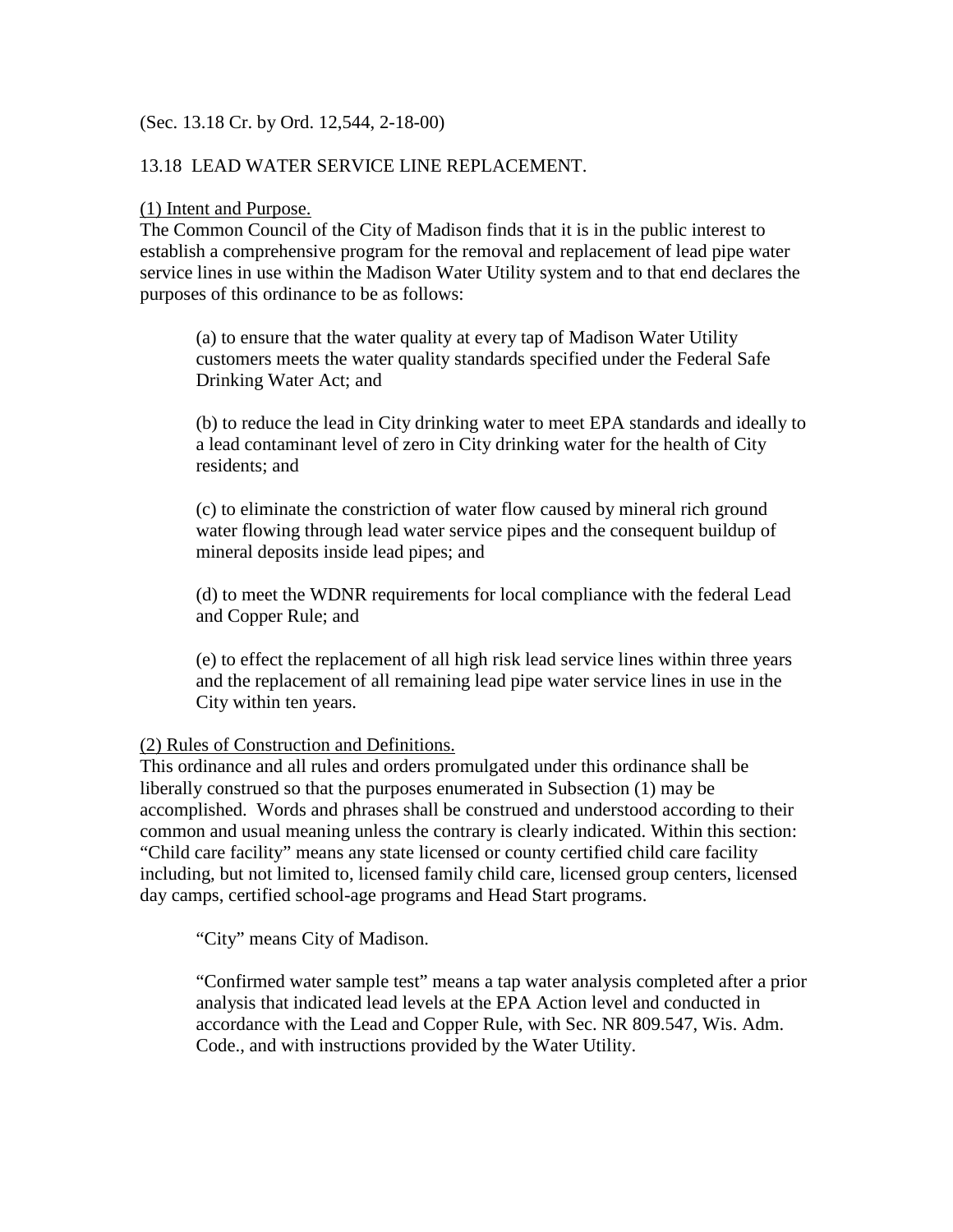"Customer-side water service line" means the water conduit pipe running from the customer's meter to the curb stop which is the Water Utility shut-off valve usually located eight feet into the street right-of-way from a private property line. "EPA" means the U.S. Environmental Protection Agency.

"EPA Action level" means a concentration of 15 or more parts per billion (ppb) of lead as measured at a customer's tap.

"Federal Safe Drinking Water Act" means 42 U.S.C.A. Sec. 300f-300j-26.

"General Manager" means the Water Utility General Manager.

"High risk lead service" means a lead customer-side water service line identified in Subsections (5)(a)-(c) and any lead customer-side water service line where a confirmed water sample test of a customer's tap water reveals a lead concentration at the EPA Action level.

"Lead and Copper Rule" means the rule created by the EPA and adopted by the WDNR in response to the passage of the Safe Drinking Water Act, which provides maximum contaminant level goals and national primary drinking water regulations (NPDWR) for controlling lead and copper in drinking water. NPDWR regarding approved treatment techniques include corrosion control treatment, source water treatment, lead service line replacement and public education. The rule may be found in 56 FR 26460, 40 CFR part 141.80-141.90, and Chapter NR 809.541-NR 809.55, Wis. Adm. Code.

"Licensed plumber" means a person, firm, corporation or other entity licensed to perform plumbing work in the City by the State of Wisconsin.

"Person" has the meaning set forth in Sec. 342.01(9), Wis. Stats. "Ppb" means parts per billion.

"Property" means any possessory interest, legal or equitable, in real property including an estate, trust, or lien, and any buildings, structures and improvements thereon.

"Service replacement schedule" means a ten-year schedule for the replacement of lead customer-side water service lines based on community resources, on availability of licensed plumbers and Water Utility resources to complete service line replacements, and on physical location of properties with lead customer-side water service lines. Based on the above factors, customers will be assigned a time period within the schedule for replacing their lead customer-side water service line. In no case shall a customer on this schedule have less than one year from the date of notification, pursuant to Subsection (6)(d), for the replacement of any lead customer-side water service line.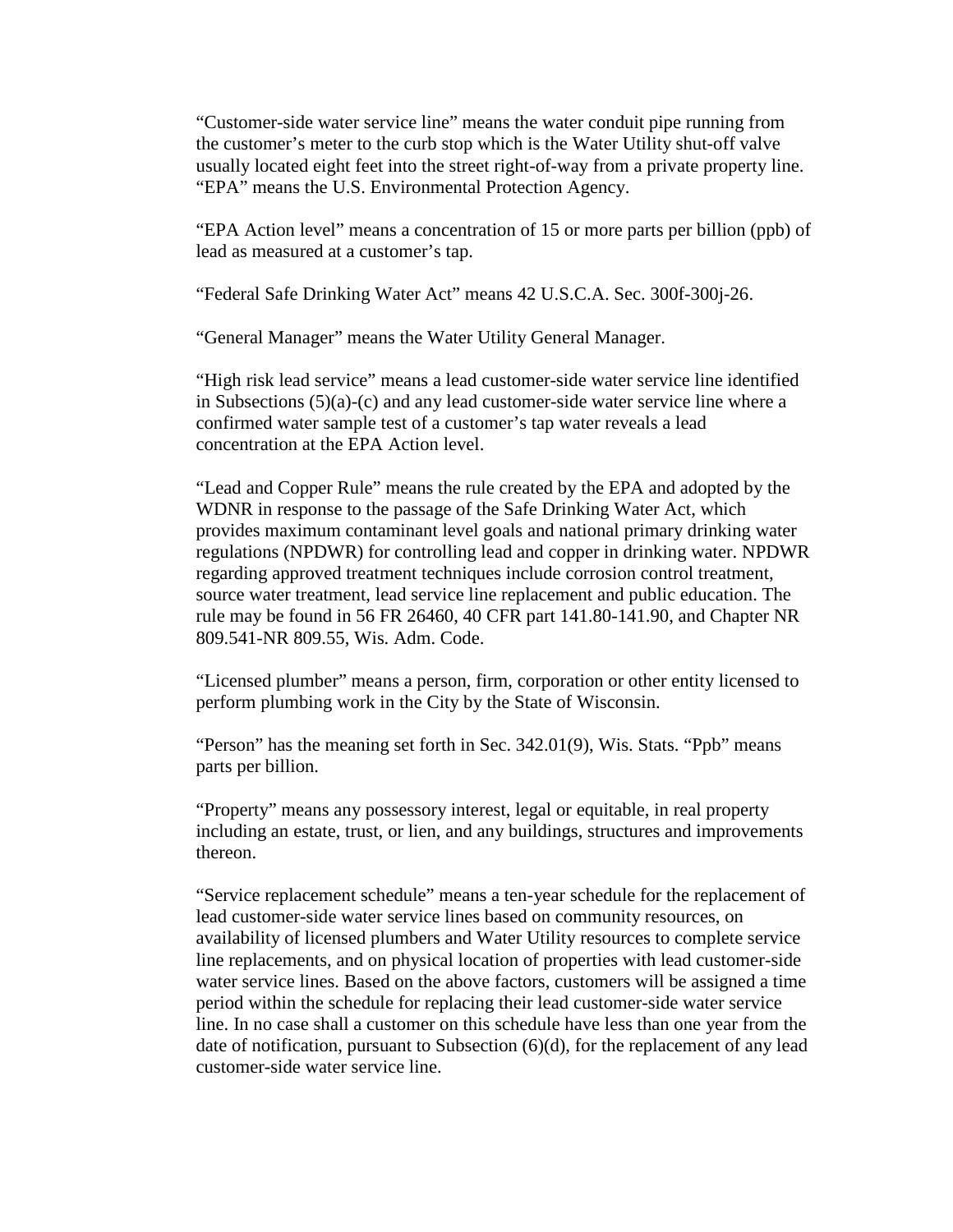"Water Utility" means the City of Madison public water utility system, also known as Madison Water Utility.

"WDNR" means the Wisconsin Department of Natural Resources.

(3) Authorization.

This ordinance is enacted pursuant to Sec. 62.11(5) and Sec. 281.12(5), Wis. Stats. and as mandated by 42 U.S.C. Sec. 300g, of the Federal Safe Drinking Water Act, enforced by the EPA and the WDNR.

# (4) Survey and Self Inspections.

(a) Upon notice from the Water Utility, any person who owns, manages or otherwise exercises control over a property within the Madison Water Utility system shall inspect the customer-side water service line or have the customerside water service line inspected by a licensed plumber to determine whether the service line is lead, copper, cast iron, galvanized steel, plastic or other material. (Am. by ORD-07-00140, 10-18-07)

(b) Upon inspection, the property owner, manager or person exercising control over the property shall submit to the Water Utility on a form provided by the Water Utility a statement attesting to the type of customer-side water service line in use on the property. If the customer-side water service line is lead pipe, the property owner, manager or person exercising control over the property shall provide additional information as requested by the Water Utility about the residence, business or property and its water use.

(c) The statement required under Subsection (4)

(b), based on a proper inspection, shall be due within 90 days of notification by the Water Utility. Notification shall be by first class mailing to the property owner's address as recorded in the City Assessor's Office. It is the sole responsibility of the person who owns, manages, or otherwise exercises control over the property to maintain a current mailing address with the City Assessor's Office.

# (5) Lead Service Line Replacement.

Owners, managers or persons otherwise exercising control over properties within the Madison Water Utility system with lead customer-side water service lines in use shall replace the lead customer-side water service lines according to the following schedules:

(a) Schools or child care facilities: within one year of filing the statement required under Subsection (4)(b).

(b) Properties at which a confirmed water sample test at the tap shows lead concentration at 15 or more ppb: within two years of filing the statement required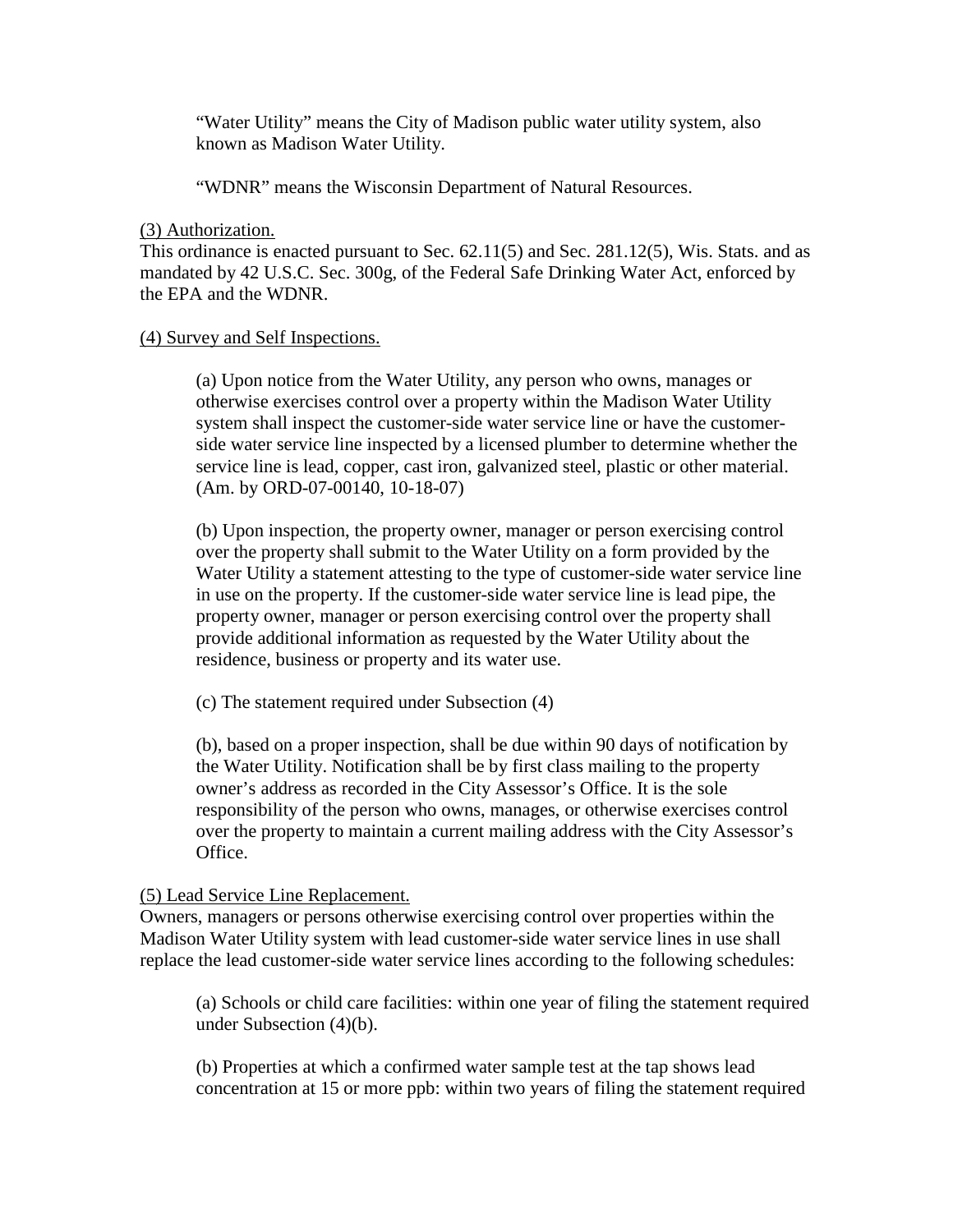under Subsection (4)(b) or within two years of receipt by the Water Utility of the confirmed water sample test, whichever is later.

(c) Properties where more than 20 people regularly have access to drinking water during any eight-hour period: within three years of filing the statement required under Subsection (4)(b).

(d) Properties where the Water Utility is replacing its side of the lead water service line to the property: at the same time the Utility replaces its service lines.

(e) Any property which is not covered in Subsections (5)(a)-(d): according to the service replacement schedule established by the Water Utility.

(f) Any property meeting the conditions of more than one category under Subsections  $(5)(a)-(d)$ : according to that subsection with the earliest required replacement date.

(g) Notwithstanding the schedules set forth in Subsections (5)(a)-(f), all lead customer-side water service lines shall be replaced no later than January 1, 2011. (Am. by Ord. 12, 715, 12-4-00) (Am. by ORD-07-00140, 10-18-07)

# (6) Application and Scheduling.

(a) Owners, managers or persons otherwise exercising control over properties shall obtain from and submit to the Water Utility, in accordance with its service rules, an Application for Water Service which states an intention to replace the lead customer-side water service line.

(b) The Application for Water Service shall be filed no later than one week prior to replacement to allow for the coordination of replacement and inspection as necessary.

(c) The Water Utility will inform customers identified in Subsection (5)(d) at least thirty (30) days prior to the replacement of City-side lead water service lines.

(d) The Water Utility will notify customers identified in Subsection (5)(e) of their assigned placement within the service replacement schedule at least one year prior to the date their lead customer-side water service line must be replaced in order to comply with the schedule.

## (7) Financing of Replacement.

(a) The Water Utility may, contingent on availability of funding, administer lead service replacement reimbursement program. Upon application to the Water Utility, owners, managers or persons otherwise exercising control over properties with lead customer-side water service lines who replaced such lines after January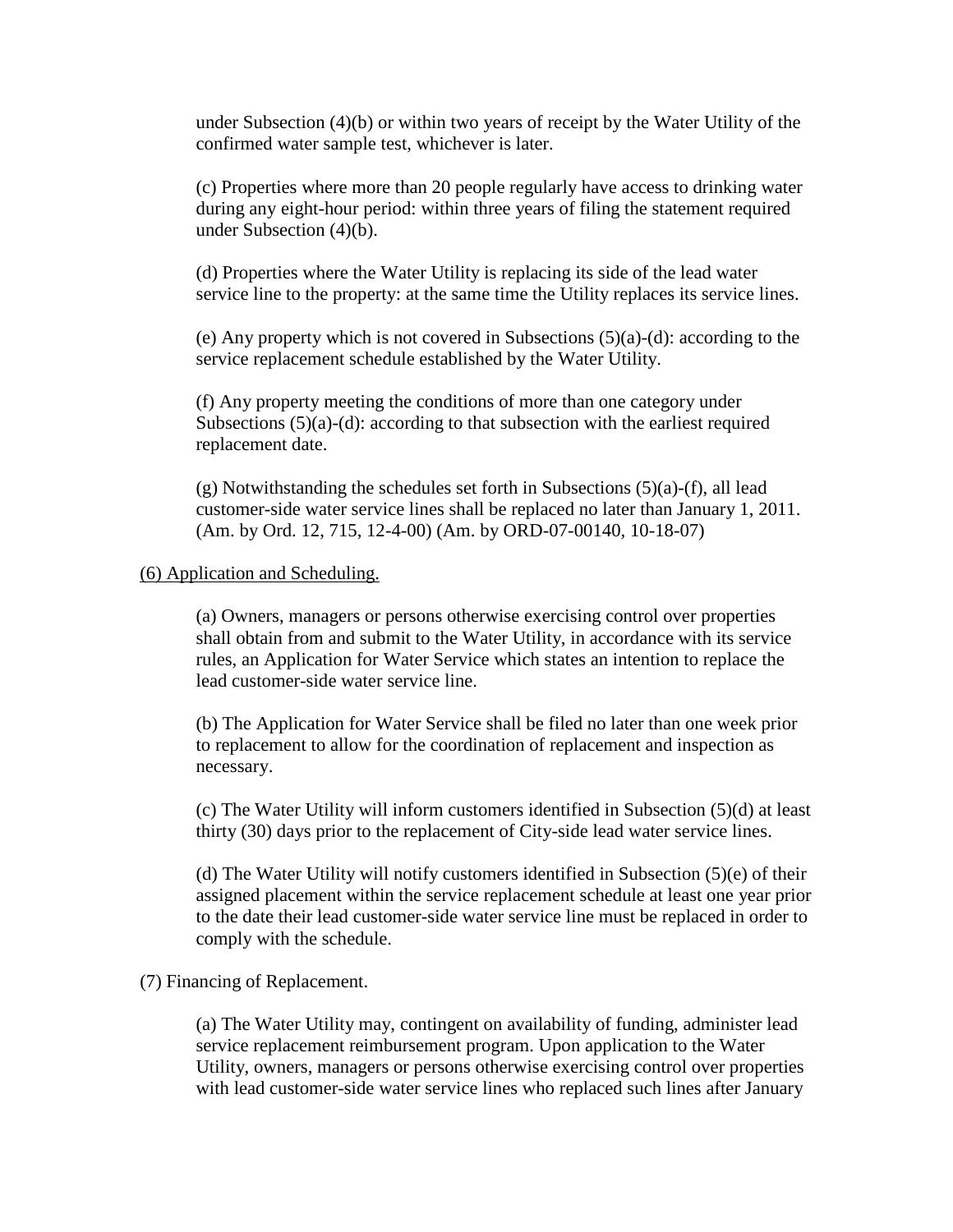1, 1992, in accordance with applicable Utility rules, guidelines and schedules, and who have complied with all of the provisions of this ordinance will be eligible for a reimbursement payment not to exceed fifty percent (50%) of the cost of replacement of any lead customer-side water service line in use, up to a maximum of \$1,000 for each service line replaced. Application for reimbursement must include, as documentation of replacement and cost, a payment receipt from a licensed plumber for replacing the lead customer-side water service line at the subject property. Disputes regarding eligibility for reimbursement may be appealed to the Water Utility Board. (Cr. by Ord. 12,558, 4-7-00; Am. by ORD-07-00099, 8-03-07)

(b) An eligible property owner, as defined in Section 4.082(2), Madison General Ordinances, may apply to the City for financing of any portion of the cost of replacing a lead customer-side water service line that is not reimbursed under Subsection  $(7)(a)$ . If approved, the amount financed shall be a special charge against the owner and treated as such in accordance with the provisions of Section 4.082 and 4.09, Madison General Ordinances. Applications for financing of costs for replacing lead customer-side water service lines must include documentation of the eligibility criteria contained in Section 4.082(2), Madison General Ordinances, and of the cost of replacing the water service lines. (8) Exceptions. (a) The Water Utility may extend the time for submission of the statement required under Subsection (4)(b) or may modify the inspection requirement set forth under Subsection (4)(a) if the customer so requests and demonstrates compelling need. (b) Upon the demonstration of compelling need, the owner of a single-family dwelling or a business to which the public has no access to tap water and with no more than five (5) employees, may request a change of schedule or an extension of time for compliance with Subsection (5).

(c) Guidelines for the consideration of requests under Subsections (8)(a) and (b) will be established by the Water Utility Board. (Am. by ORD-07-00099, 8-03-07) (d) Compliance deadlines will be calculated on a calendar year basis but may be deferred during the months of December through March on the basis of weather constraints.

#### (9) Prohibitions.

(a) It shall be unlawful for any person to file a false statement under Subsection  $(4)(b)$ .

(b) It shall be unlawful for any person to fail to comply with the applicable lead customer-side water service line replacement requirements as set forth in Subsection  $(5)$ .

(c) It shall be unlawful for any person to violate any other provision of this ordinance. (10) Penalties. (a) Any person who violates any provision of this ordinance may be subject to a forfeiture of no less than fifty dollars (\$50) and no